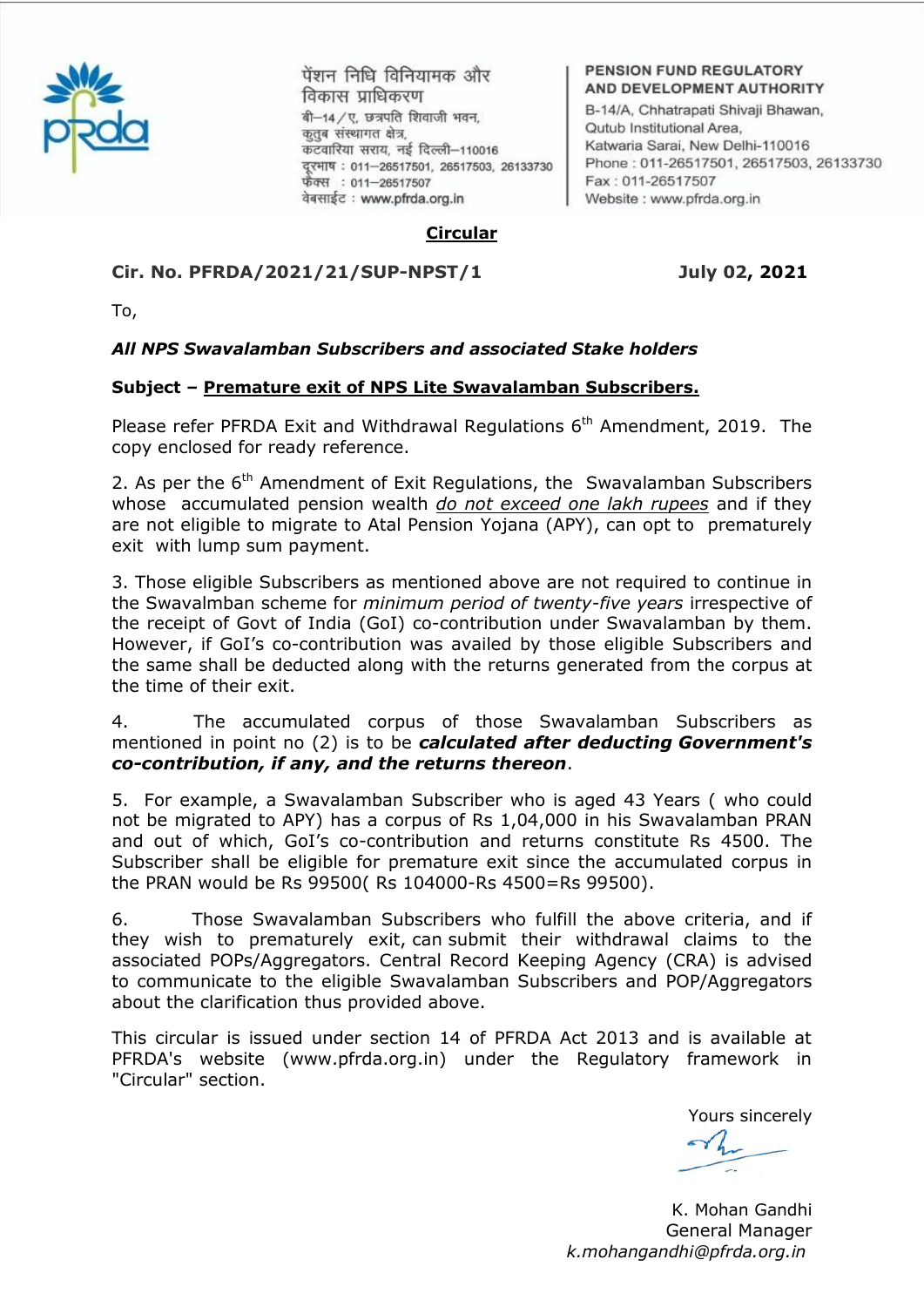jftLVªh laö Mhö ,yö&33004@99 REGD. NO. D. L.-33004/99



**vlk/kj.k EXTRAORDINARY**  $4$ **HIT III—**<br>**limits** 

**PART III—Section 4** 

**प्राधिकार से प्रकाशित PUBLISHED BY AUTHORITY**

| सं. 331] | नई दिल्ली, सोमवार, सितम्बर 23, 2019/आश्विन 1, 1941   |
|----------|------------------------------------------------------|
| No. 331  | NEW DELHI, MONDAY, SEPTEMBER 23, 2019/ASVINA 1, 1941 |

#### पेंशन निधि विनियामक और विकास प्राधिकरण

### अधिसूचना

नई दिल्ली. 20 सितम्बर. 2019.

पेंशन निधि विनियामक और विकास प्राधिकरण (राष्टीय पेंशन प्रणाली के अंतर्गत निकास और प्रत्याहरण) (छठा संशोधन) विनियम, 2019

**सं.पीएफआरडीए/12 /आरजीएल/139/8.–**पेंशन निधि विनियामक और विकास प्राधिकरण अधिनियम. 2013 (2013 का 23) की धारा 52 की उपधारा (2) के खंड (छ), (ज) तथा (झ) के साथ पठित उसकी उपधारा (1) द्वारा प्रदत्त शक्तियों का प्रयोग करते हए. पेंशन निधि विनियामक और विकास प्राधिकरण एतद द्वारा पेंशन निधि विनियामक और विकास प्राधिकरण (राष्टीय पेंशन प्रणाली के अंतर्गत निकास और प्रत्याहरण) विनियम. 2015 में संशोधन करते हुए निम्न िविनयम बनाता है, नामत: -

- 1. इन विनियमों का नाम पेंशन निधि विनियामक और विकास प्राधिकरण (राष्टीय पेंशन प्रणाली के अंतर्गत निकास और प्रत्याहरण) (छठा संशोधन) विनियम, 2019 है I
- 2. यह विनियम शासकीय राजपत्र में उनके प्रकाशन की तिथि से प्रवत्त होंगे I
- 3. पेंशन निधि विनियामक और विकास प्राधिकरण (राष्टीय पेंशन प्रणाली के अंतर्गत निकास और प्रत्याहरण) विनियम.  $2015 \; \hat{H}$  -

(I) विनियम 5 के उप-विनियम (ख) के दसरे और तीसरे प्रावधान को निम्नानसार प्रतिस्थापित किया जायेगा :-

परन्तु यह कि जहां संचित पेंशन धन एक लाख रुपए से अधिक नहीं है या प्राधिकरण द्वारा विनिर्दिष्ट की जाने वाली कोई सीमा के अंतर्गत है, सम्पर्ण पेंशन धन को वार्षिकीकत किए बिना ऐसे अभिदाताओं को, जिन्होंने स्वावलंबन सह-अंशदान नहीं लिया है या जिसने स्वावलंबन के तहत सरकारी सह-अंशदान का लाभ तो उठाया है लेकिन लेकिन अटल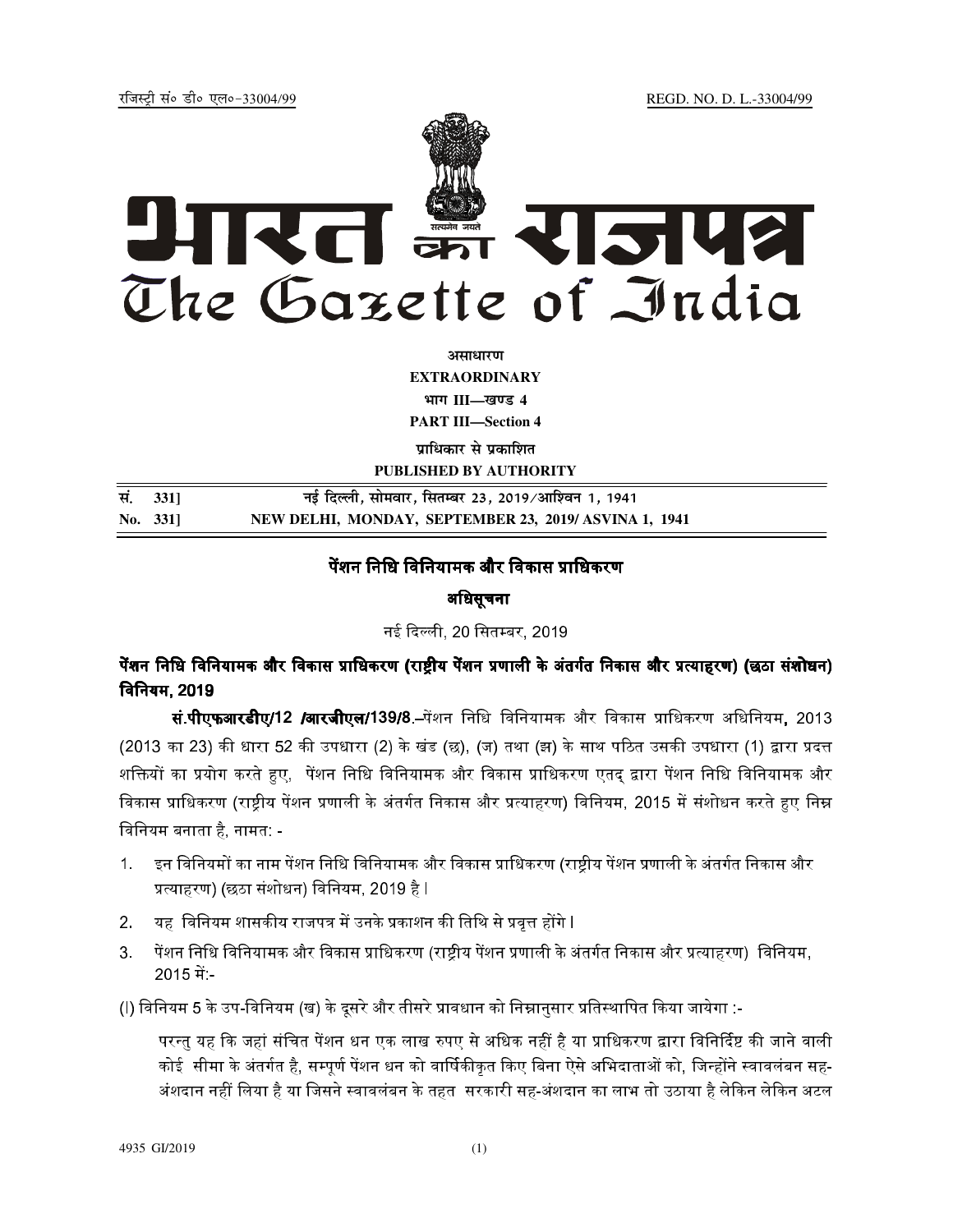पेंशन योजना में स्वतःप्रवसन के लिए अयोग्य है. सरकार के सह-अंशदान को उस पर जनित रिटर्न्स की कटौती के पश्चात. योजना में न्यनतम 25 वर्षों की अवधि तक जारी रहने की आवश्यकता के बिना. वापस कर दिया जाएगा I

**स्पष्टीकरण-** स्वावलंबन अभिदाताओं अथवा अभिदाताओं का भारत सरकार की किसी अन्य पेंशन योजना. जिसमें अटल पेंशन योजना भी शामिल है. में प्राधिकरण की अनजा से किये गए प्रवसन को इन विनियमों के प्रयोजनार्थ निकास नहीं माना जाएगा l

#### रवि मित्तल, अध्यक्ष

[िव-III/4/असा. /219/19]

#### पादलेख:

- 1. मल विनियम, पेंशन निधि विनियामक तथा विकास प्राधिकरण (राष्टीय पेंशन प्रणाली के अंतर्गत निकास और प्रत्याहरण) विनियम. 2015. भारत के राजपत्र में 11 मई 2015 को. सं.पीएफआरडीए/12 /आरजीएल/139/8 के माध्यम से प्रकाशित किये गए थे I
- 2. पेंशन निधि विनियामक तथा विकास प्राधिकरण (राष्टीय पेंशन प्रणाली के अंतर्गत निकास और प्रत्याहरण) (प्रथम संशोधन) विनियम. 2017. भारत के राजपत्र में 10 अगस्त 2017 को. सं. पीएफआरडीए/12 / आरजीएल / 139/8 के माध्यम से प्रकाशित किये गए थे l
- 3. पेंशन निधि विनियामक तथा विकास प्राधिकरण (राष्टीय पेंशन प्रणाली के अंतर्गत निकास और प्रत्याहरण) (दसरा संशोधन) विनियम, 2017, भारत के राजपत्र में 6 अक्टबर 2017 को. सं. पीएफआरडीए/12 /आरजीएल/139/8 के माध्यम से प्रकाशित किये गए थे I
- 4. पेंशन निधि विनियामक तथा विकास प्राधिकरण (राष्टीय पेंशन प्रणाली के अंतर्गत निकास और प्रत्याहरण) (तीसरा संशोधन) विनियम, 2018, भारत के राजपत्र में 02 फरवरी 2018 को, सं. पीएफआरडीए/12 *I* आरजीएल/139/8 के माध्यम से प्रकाशित किये गए थे I
- 5. पेंशन निधि विनियामक तथा विकास प्राधिकरण (राष्ट्रीय पेंशन प्रणाली के अंतर्गत निकास और प्रत्याहरण) (चौथा संशोधन) विनियम, 2018, भारत के राजपत्र में 18 मई 2018 को, सं. पीएफआरडीए/12 /आरजीएल/139/8 के माध्यम से प्रकाशित किये गए थे I
- 6. पेंशन निधि विनियामक तथा विकास प्राधिकरण (राष्ट्रीय पेंशन प्रणाली के अंतर्गत निकास और प्रत्याहरण) (पांचवा संशोधन) विनियम, 2018, भारत के राजपत्र में 19 फरवरी 2019 को, सं. पीएफआरडीए/12 / आरजीएल/139/8 के माध्यम से प्रकाशित किये गए थे I

# **PENSION FUND REGULATORY AND DEVELOPMENT AUTHORITY NOTIFICATION**

#### New Delhi, the 20th September, 2019

PENSION FUND REGULATORY AND DEVELOPMENT AUTHORITY (EXITS AND WITHDRAWALS UNDER THE NATIONAL PENSION SYSTEM) (SIXTH AMENDMENT) REGULATIONS, 2019

 **No. PFRDA/12/RGL/139/8.**— In exercise of the powers conferred by sub-section (1) of Section 52 read with sub-clause(g), (h), and (i) of sub-section 2 of Section 52 of the Pension Fund Regulatory and Development Authority Act, 2013 (Act No.23 of 2013), the Pension Fund Regulatory and Development Authority hereby makes the following